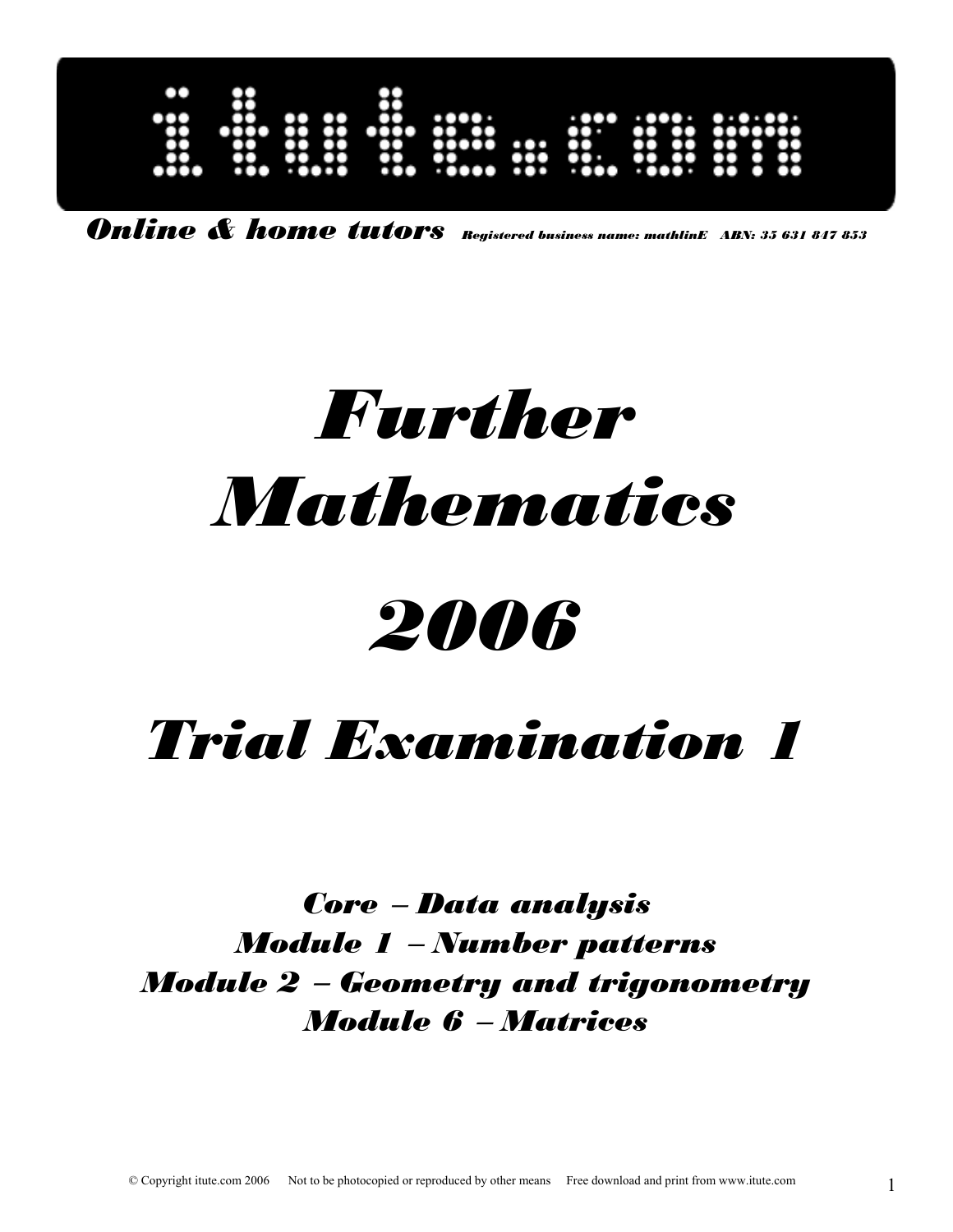# **SECTION A Instructions**

Answer **all** questions A correct answer scores 1, an incorrect answer scores 0. Marks will **not** be deducted for incorrect answers. **No** marks will be given if **more than one** answer is completed for any question.

# **Core** − **Data analysis**

# *The following information relates to Questions 1 and 2*

The table below shows the sale price (to the nearest thousand dollars) and condition of ten houses sold in Heavenvale.

| Price (\$) | <b>Condition</b> |
|------------|------------------|
| 276000     | Fair             |
| 308000     | Good             |
| 269000     | Excellent        |
| 202000     | Poor             |
| 373000     | Good             |
| 330000     | Excellent        |
| 288000     | Good             |
| 199000     | Fair             |
| 225000     | Fair             |
| 259000     | Poor             |

### **Question 1**

The types of data displayed for sale price and condition are respectively

- **A.** continuous numerical data, discrete data
- **B.** discrete numerical data, categorical data
- **C.** continuous numerical data, categorical data
- **D.** discrete numerical data, discrete data
- **E.** discrete numerical data, continuous categorical data

### **Question 2**

The median price to the nearest thousand dollars for the ten houses sold is

- **A.** \$272500
- **B.** \$272000
- **C.** \$273000
- **D.** \$273500
- **E.** \$276000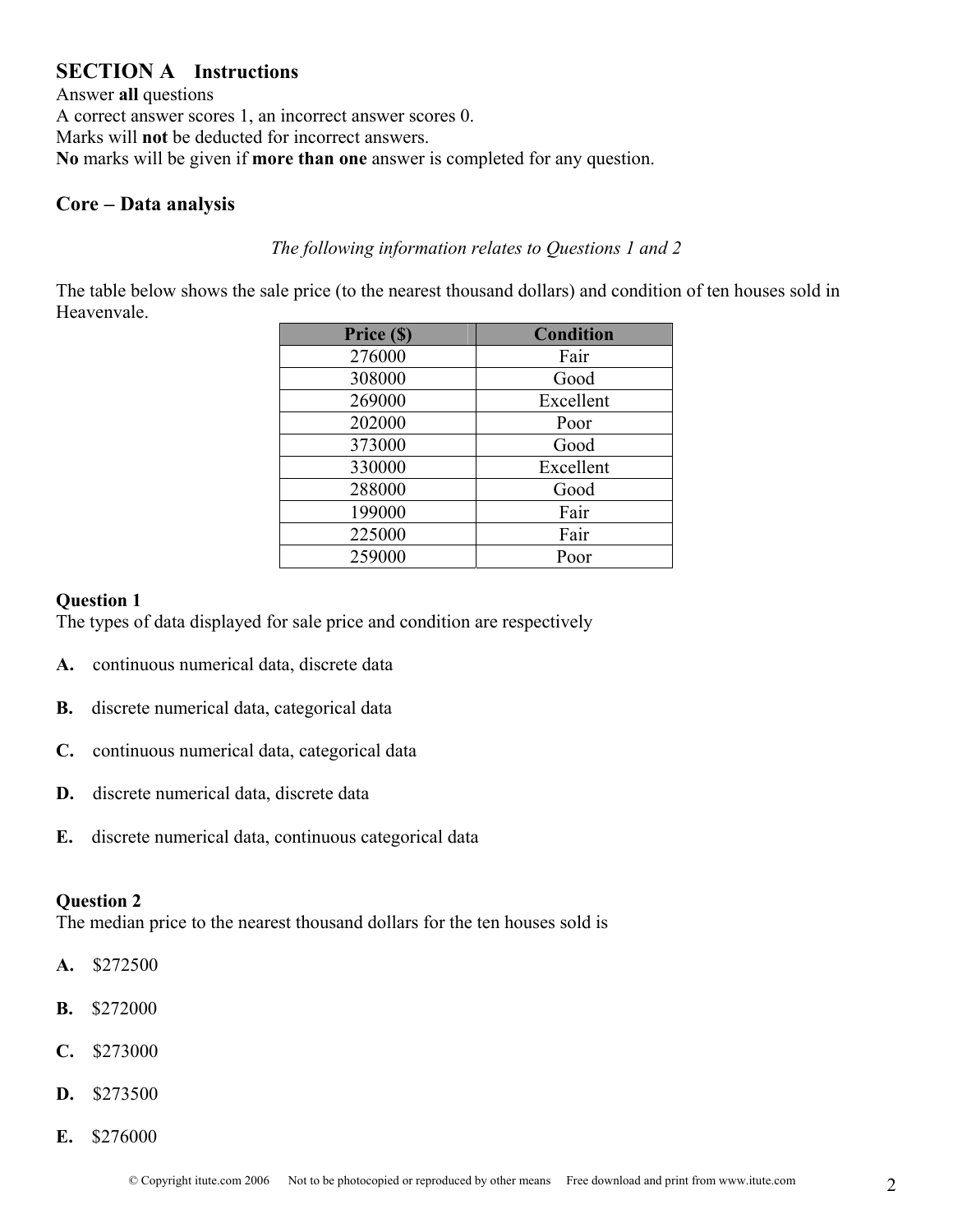The following stemplot displays the mathematics test marks of a class of 33 students.

|                          | 12     |
|--------------------------|--------|
| $\frac{2}{4}$            | 5      |
|                          | 024    |
| $\overline{\mathcal{L}}$ | 6889   |
| 5                        | 55789  |
| 6                        | 3334   |
| 6                        | 577889 |
| 7                        | 00224  |
| 7                        | 89     |
|                          | 8      |

#### **Question 3**

The interquartile range of the test marks is

| A. 21 |  | <b>B.</b> 21.5 | C. 22 |  | <b>D.</b> 22.5 | E. 23 |  |
|-------|--|----------------|-------|--|----------------|-------|--|
|       |  |                |       |  |                |       |  |

#### **Question 4**

The number of outliers in the data is/are

| A. 0 | <b>B.</b> 1 | C. 2 | <b>D.</b> 3 | E. 4 |  |
|------|-------------|------|-------------|------|--|
|      |             |      |             |      |  |

#### **Question 5**

The scores of car driving test last year follow a normal distribution. A driver's standardised score on the test is  $z = -1.5$ . The driver's score is

- **A.** in the bottom 16% but not in the bottom 2.5%
- **B.** in the top 16% but not in the top 2.5%
- **C.** in the bottom 2.5% but not in the bottom 0.15%
- **D.** in the top 2.5 % but not in the top 0.15%
- **E.** in the bottom 0.15%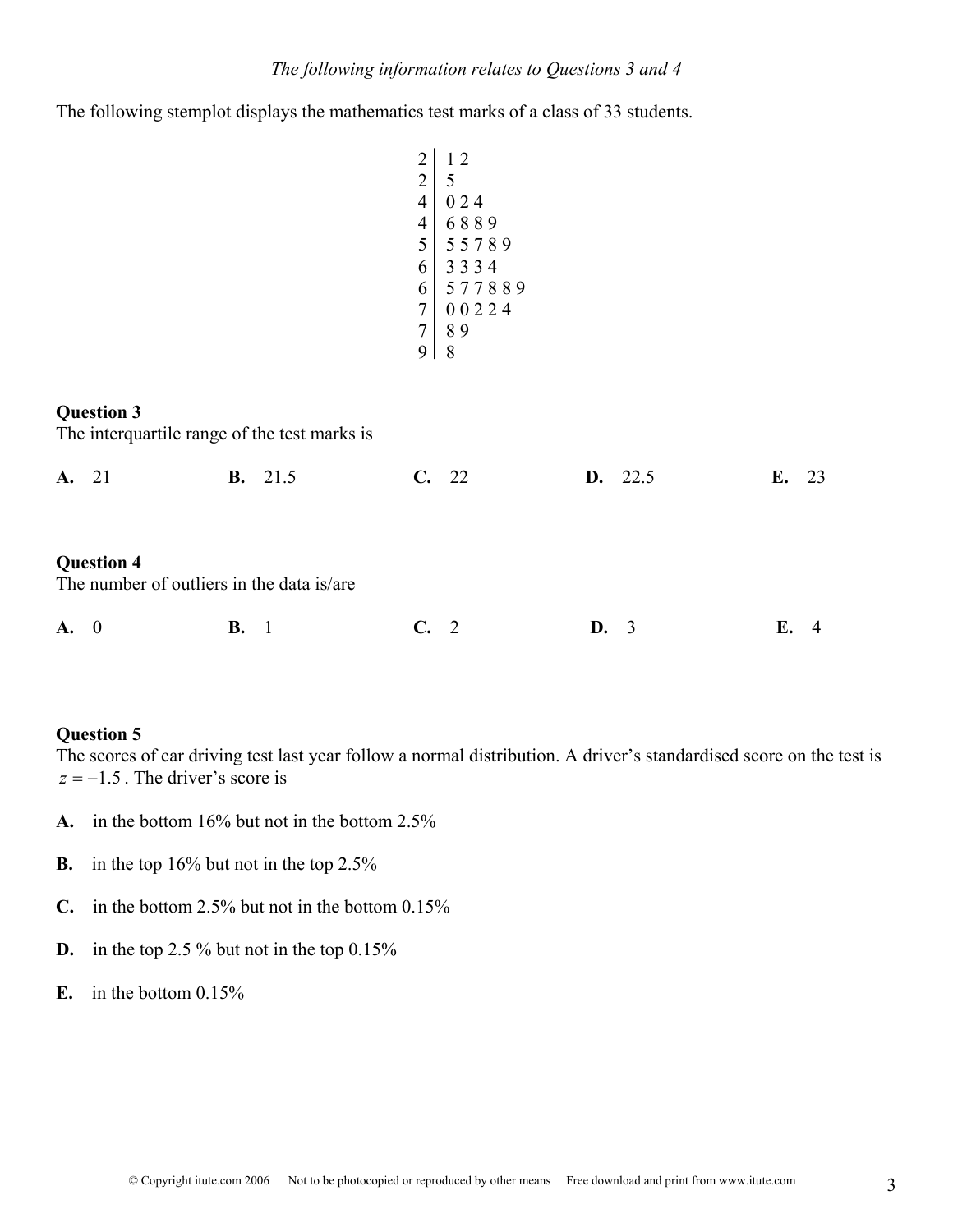### *The following information relates to Questions 6 and 7*

The exam scores for English, Mathematics and Science for year nine students at Heavenvale High can be modeled by normal distributions. The mean and standard deviation for each of the subjects are shown in the following table.

| <b>Subject</b>     | Mean | <b>Standard deviation</b> |
|--------------------|------|---------------------------|
| English            |      |                           |
| <b>Mathematics</b> |      |                           |
| Science            |      |                           |

#### **Question 6**

The percentage of students who score higher than 80 in Science is

| A. 32% | <b>B.</b> $20\%$ | C. 18% | <b>D.</b> $16\%$ | <b>E.</b> $5\%$ |  |
|--------|------------------|--------|------------------|-----------------|--|
|        |                  |        |                  |                 |  |

#### **Question 7**

Jill's scores are 80 for English, 70 for Mathematics and 80 for Science. Which one of the following statements is correct?

- **A.** Jill has the same ranking in English and Science.
- **B.** Jill has the same ranking in Mathematics and Science.
- **C.** Jill has the same ranking in English and Mathematics.
- **D.** Jill has a higher ranking in Mathematics among the three subjects.
- **E.** Jill has a lower ranking in Science among the three subjects.

#### **Question 8**

Consider the following scatterplot.



The best description of the association between *x* and *y* is

- **A.** negative, non-linear and weak
- **B.** negative, linear and weak
- **C.** negative, linear and moderate
- **D.** positive, linear and strong
- **E.** positive, non-linear and moderate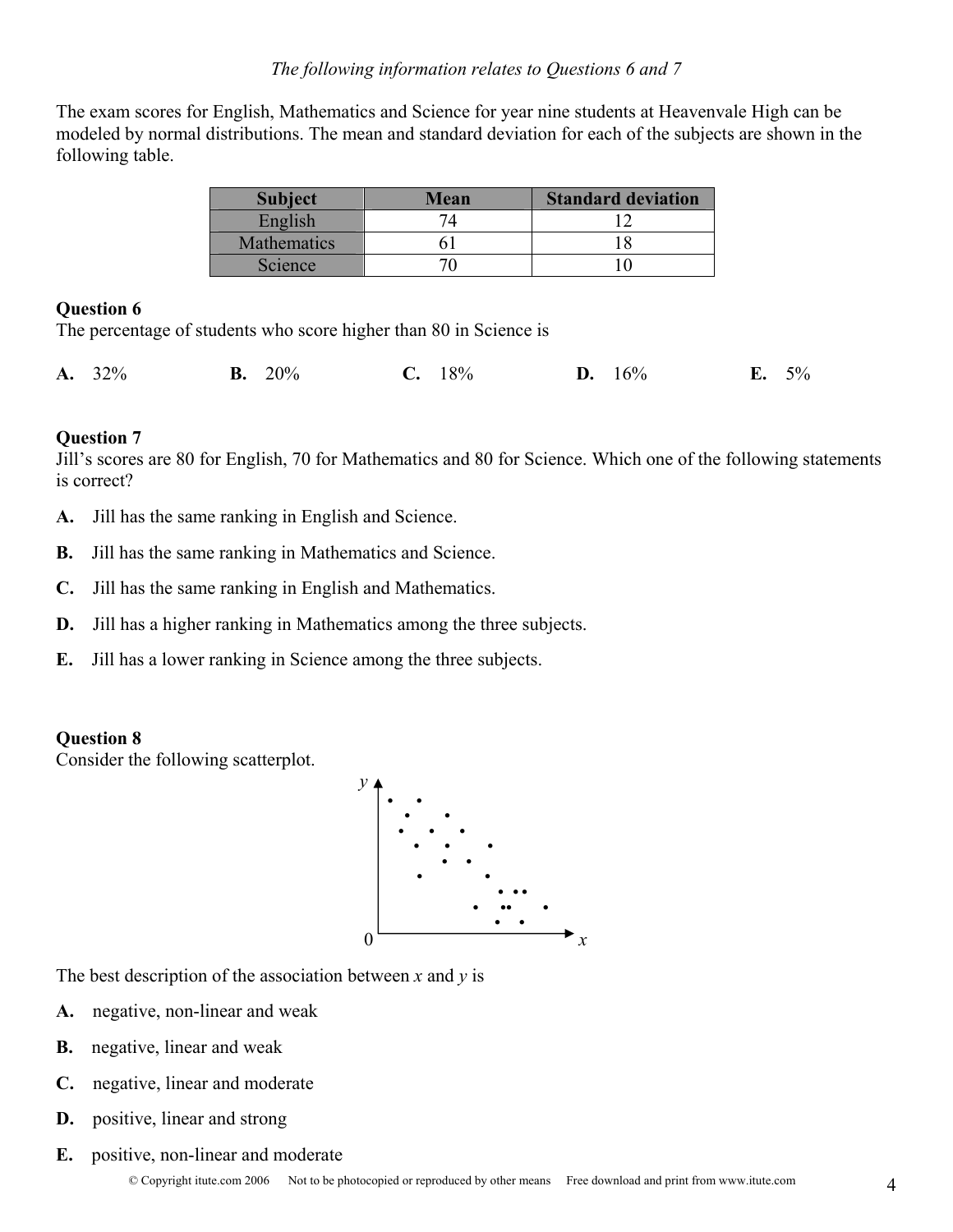The least squares regression line for a set of data is determined to be *y* = 5.6 − 0.81*x* . The residual value for the data point  $(2,3)$  is

**A.** 1.0 **B.** 0.9 **C.** 0.10 **D.** − 0.9 **E.** − 1.0

#### *The following information relates to Questions 10 and 11*

A bivariate data has the following statistics:

 $\bar{x}$  = 1.30,  $\bar{y}$  = 5.28,  $s_x$  = 0.243,  $s_y$  = 1.72,  $r = -0.8913$ 

#### **Question 10**

When  $x = 0$ , the value of *y* predicted by its least squares regression line  $y = a + bx$  is closest to

**A.** 14 **B.** 13 **C.** − 2.9 **D.** − 13 **E.** − 14

#### **Question 11**

The equation of the least squares regression line for the bivariate data is

- **A.** *y* =13.5 − 6.3*x*
- **B.**  $y=13.5x-6.3$
- **C.**  $y=13.5+6.3x$
- **D.**  $y = 13.5x + 6.3$
- **E.**  $y = -13.5x + 6.3$

#### **Question 12**

The four quarterly sales (in thousands of dollars) of an electrical store last year are shown together with the corresponding seasonal indices for the first three quarters in the following table.

|                         | <b>First quarter</b> | <b>Second quarter</b> | <b>Third quarter</b> | <b>Fourth quarter</b> |
|-------------------------|----------------------|-----------------------|----------------------|-----------------------|
| <b>Quarterly sales</b>  | 589.3                | 4478                  | 507.3                | 639.5                 |
| <b>Seasonal indices</b> | 0.93                 | 0.90                  | 0.85                 |                       |

The deseasonalised sales for the fourth quarter last year was closest to

|  | A. \$640 |  | <b>B.</b> \$640000 |  | $C.$ \$840 |  | <b>D.</b> \$840000 |  | E. \$480000 |
|--|----------|--|--------------------|--|------------|--|--------------------|--|-------------|
|--|----------|--|--------------------|--|------------|--|--------------------|--|-------------|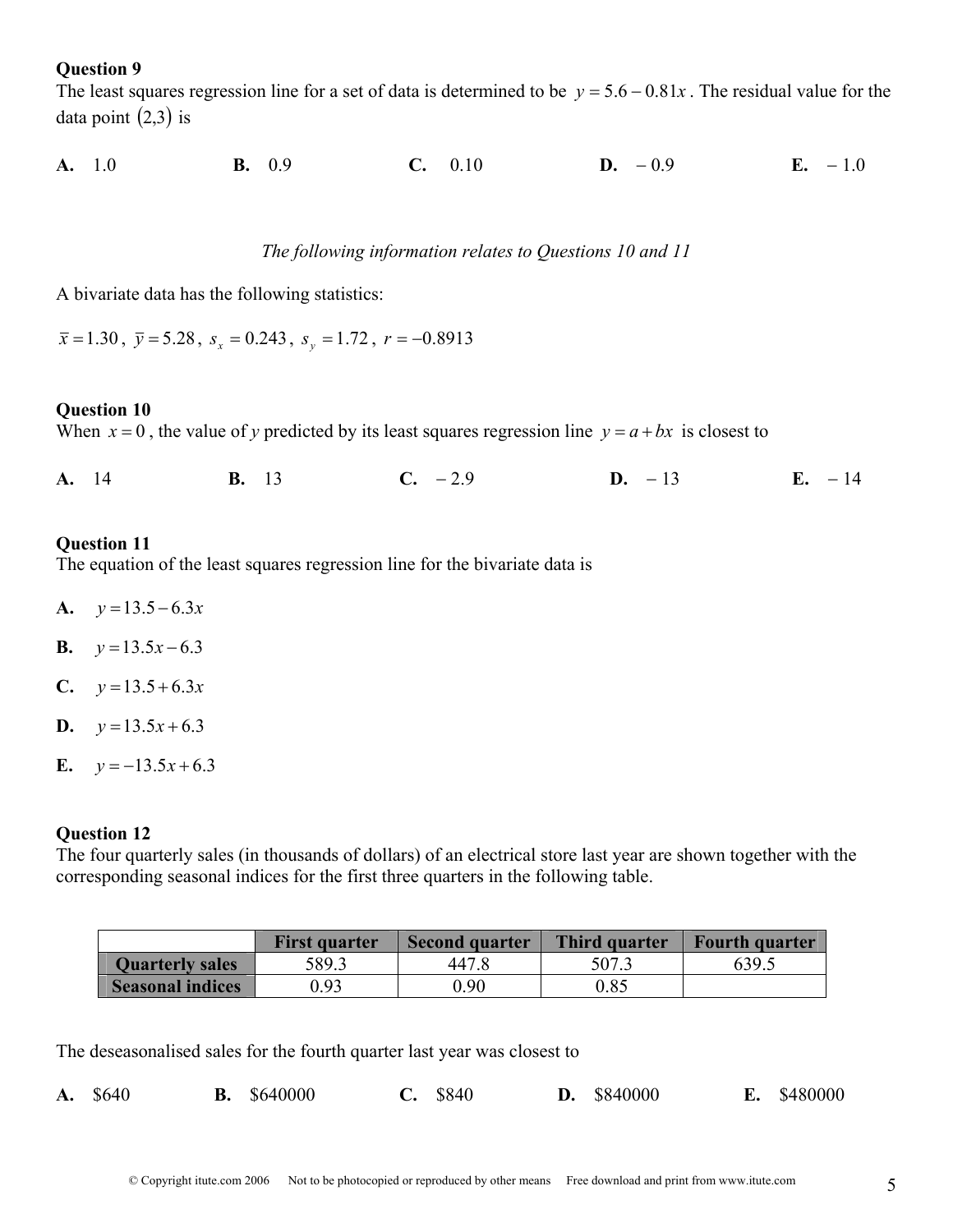The annual rainfall at a particular location in Australia over the last 40 years is presented in the following time series.



The pattern of the annual rainfall over the last 40 years shows

- **A.** seasonal variation and increasing trend
- **B.** random variation and increasing trend
- **C.** cyclical variation and increasing trend
- **D.** seasonal variation and decreasing trend
- **E.** random variation and decreasing trend

# **SECTION B Instructions**

Answer **all** questions A correct answer scores 1, an incorrect answer scores 0. Marks will **not** be deducted for incorrect answers. **No** marks will be given if **more than one** answer is completed for any question.

# **Module 1: Number patterns and applications**

#### **Question 1**

Which one of the following sequences is arithmetic?

- **A.** 1, 4, 9, 16, 25, 36, ………
- **B.**  $-1, -3, -6, -10, -15, \ldots$
- **C.**  3  $\frac{1}{2}$ , 4  $\frac{1}{4}$ , 5  $\frac{1}{2}$ , 6  $\frac{1}{2}$ , 7  $\frac{1}{2}$ , ………
- **D.**  $1-\frac{1}{3}, 1-\frac{2}{3}, 0, 1-\frac{4}{3}, 1-\frac{5}{3}, \dots$
-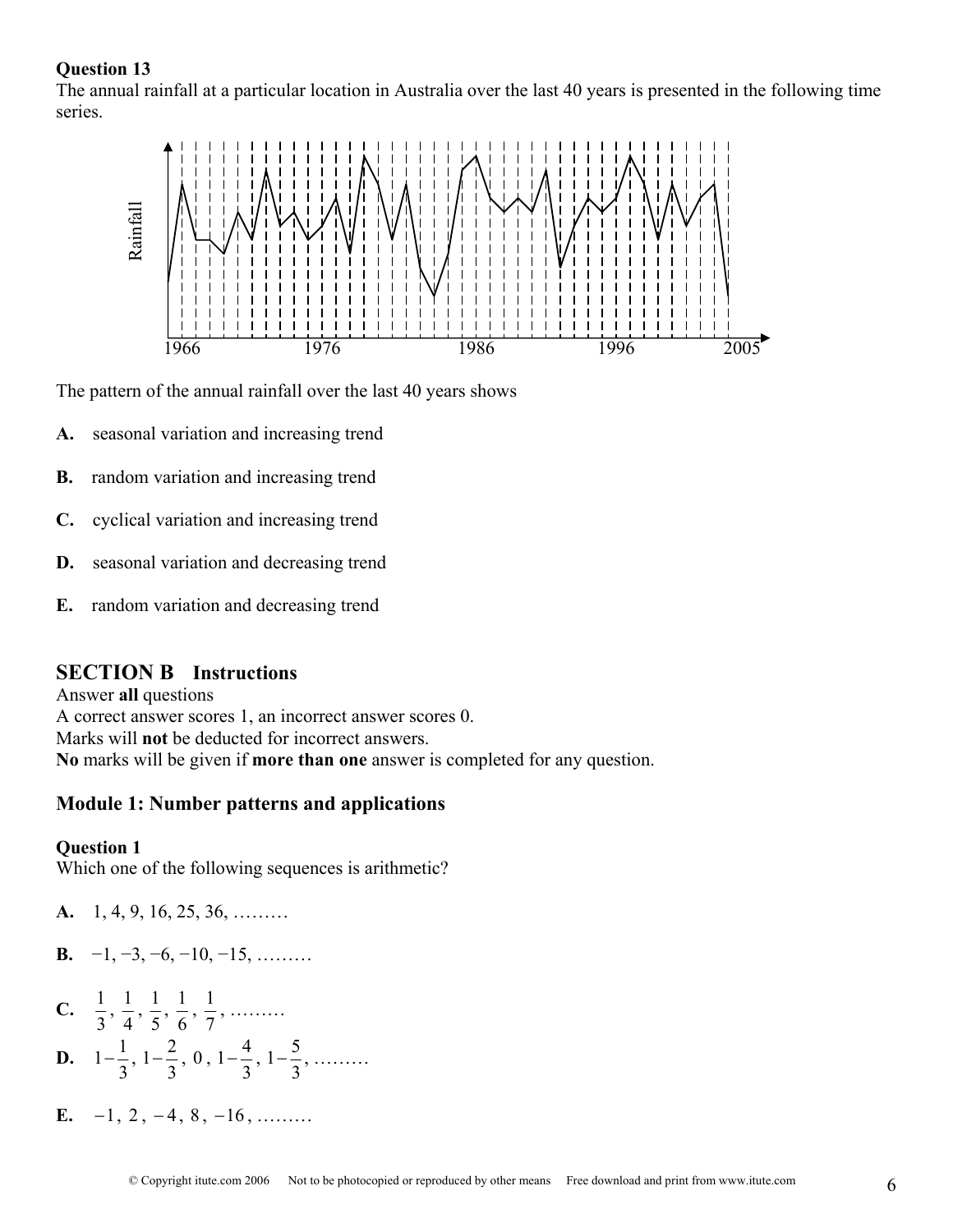The following sequence is geometric.

|       | $28.08, x, 3.12, 1.04, \ldots$                                                             |              |                 |       |                                                                             |     |          |      |           |
|-------|--------------------------------------------------------------------------------------------|--------------|-----------------|-------|-----------------------------------------------------------------------------|-----|----------|------|-----------|
|       | The missing term, denoted by $x$ , is                                                      |              |                 |       |                                                                             |     |          |      |           |
|       | A. 9.36                                                                                    |              | <b>B.</b> 15.60 |       | C. 2.08                                                                     |     | D. 26.00 |      | E. $5.20$ |
|       | <b>Question 3</b><br>Consider the following sequence.<br>$-1, 0, 3, 8, 15, 24, \ldots, 99$ |              |                 |       |                                                                             |     |          |      |           |
|       |                                                                                            |              |                 |       | The last term of the sequence is 99. The number of terms in the sequence is |     |          |      |           |
| A. 12 |                                                                                            | <b>B.</b> 11 |                 | C. 10 |                                                                             | D.9 |          | E. 7 |           |
|       | <b>Question 4</b><br>The sequence shown below is an infinite geometric sequence.           |              |                 |       |                                                                             |     |          |      |           |

2  $-\frac{1}{2}$ ,  $\frac{1}{6}, -\frac{1}{18},$ 54  $\frac{1}{\cdots}$ , ………

The sum of the terms in the sequence is

**A.**  $-\frac{3}{8}$  **B.**  $\frac{3}{8}$  **C.**  $-\frac{3}{4}$  **D.**  $\frac{3}{4}$  $\frac{3}{4}$  **E.**  $-\frac{2}{3}$ 

# **Question 5**

The sum of the middle two terms of an arithmetic sequence is 109. The sum of the first and the last terms of the sequence is

**A.** 149 **B.** 139 **C.** 129 **D.** 119 **E.** 109

# **Question 6**

The following sequence is generated by the difference equation  $T_{n+1} = 2T_n - 9$ .

…………, 12.5, *p*, *a*, *w*, ………… where *p*, *a* and *w* are the next three terms after 12.5.

The term, denoted by *w*, is

| A. 16 | <b>B.</b> 23 | C. 37 | D. 65 | E. 121 |
|-------|--------------|-------|-------|--------|
|       |              |       |       |        |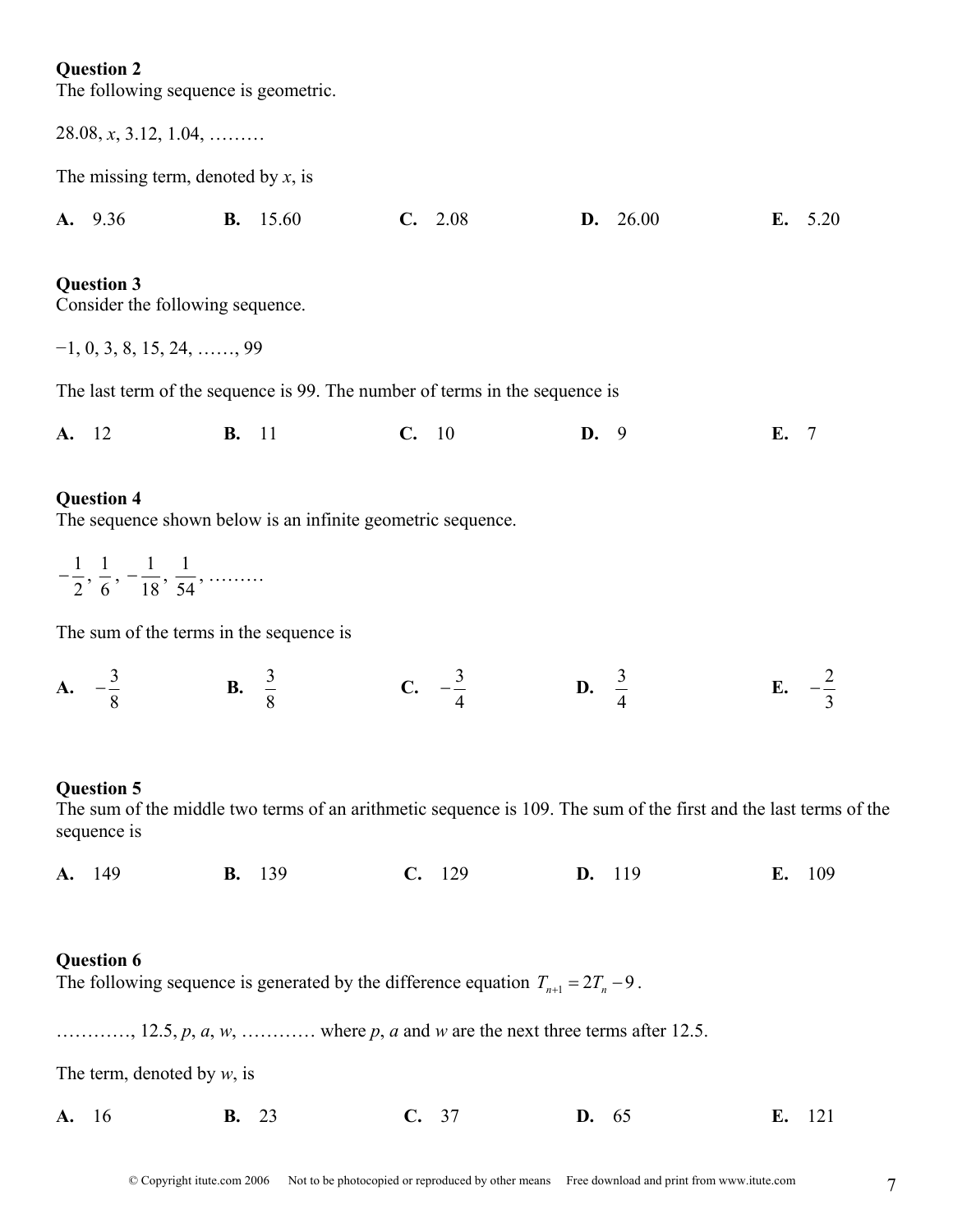A sequence is generated by the difference equation  $u_n = -u_{n-1} - 9$ 2  $u_n = \frac{1}{2} u_{n-1} - 9$ . If  $u_5 = 3$ , then  $u_1$  is

**A.** 318 **B.** 183 **C.** 87 **D.** 78 **E.** 39

#### **Question 8**

A sequence is generated from the difference equation  $t_{n+1} = at_n + b$  where  $t_1 = \frac{1}{3}$  $t_1 = \frac{1}{2}$ .

The sequence is geometric if

- **A.**  $a = -1, b = 2$
- **B.**  $a = -2, b = 1$
- **C.**  $a = -3, b = 0$
- **D.**  $a = -4, b = -1$
- **E.**  $a = -5, b = -2$

#### **Question 9**

A sequence is generated from the difference equation  $t_{n+2} = t_{n+1} + t_n$  where  $t_1 = t_2 = 1$ .

The value of  $t_8 \times t_5 - t_7 \times t_6$  is

| $A. -2$ | $\mathbf{B.}$ -1 | C. 0 | <b>D.</b> 1 | E. 2 |
|---------|------------------|------|-------------|------|
|         |                  |      |             |      |

# **Module 2: Geometry and trigonometry**

### **Question 1**



#### The value of *L* in the diagram above is closest to

| A. 3.1 | <b>B.</b> $3.2$ | C. 3.3 | D. 3.4 | E. 6.2 |  |
|--------|-----------------|--------|--------|--------|--|
|        |                 |        |        |        |  |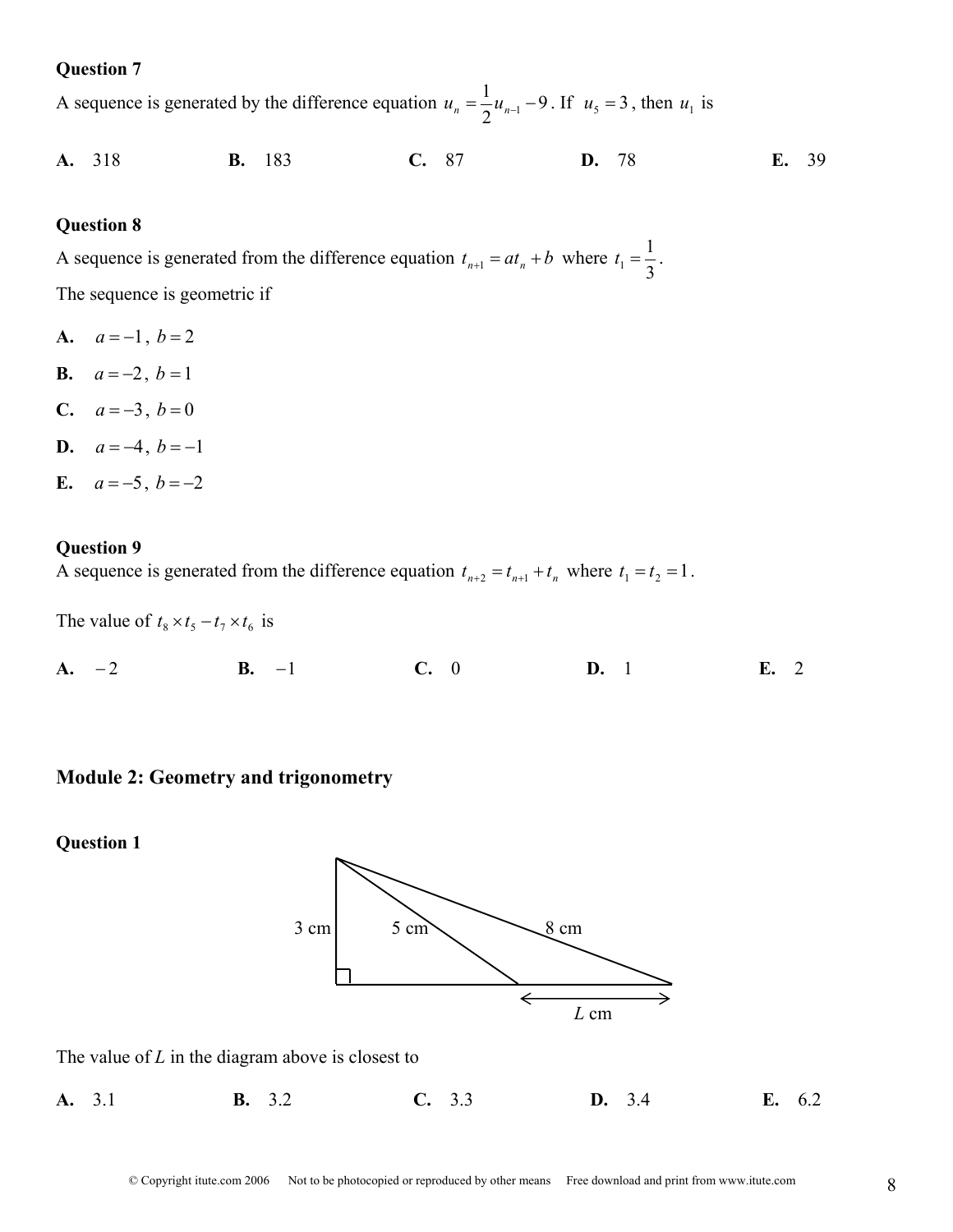A painting and its photograph are shown below.



The scale factor of the shaded area in the photograph is

**A.** 0.2 **B.** 25 **C.** 20 **D.** 0.05 **E.** 0.04





The interior **diameter** of the cylindrical vase is 10 cm. It is tilted at 45° when it is filled with water until the water level is at the 15 cm mark on one side and 25 cm mark on the other side.

#### **Question 3**

The volume (in litres) of water in the vase is closest to

**A.** 1.6 **B.** 1.4 **C.** 6.3 **D.** 5.6 **E.** 4.4

#### **Question 4**

The area (in  $\text{cm}^2$ ) of the water surface is closest to

| E. 140<br><b>B.</b> 110<br>C. 120<br><b>A.</b> 100<br>D. 130 |
|--------------------------------------------------------------|
|--------------------------------------------------------------|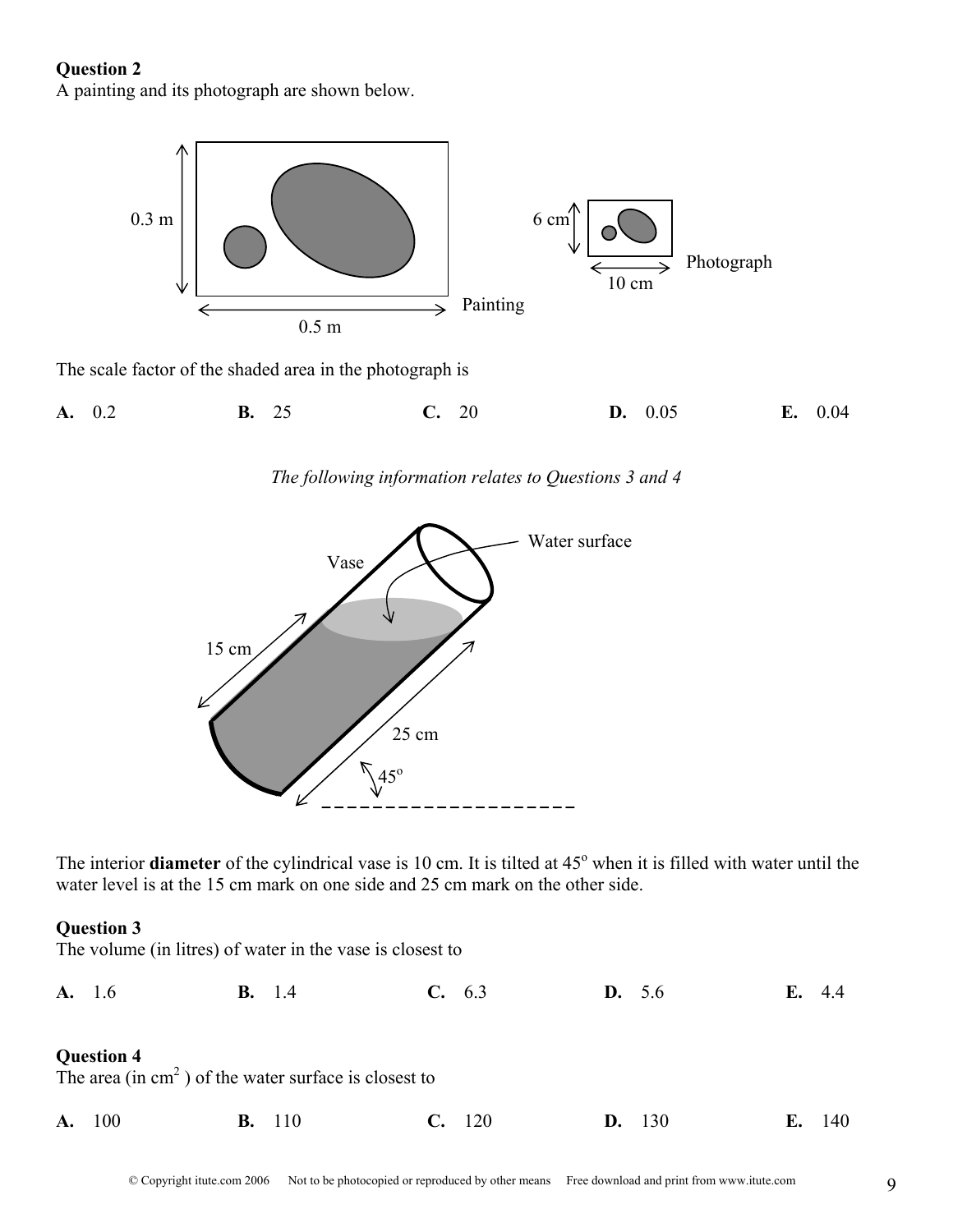

The total area (in  $\text{cm}^2$ ) of the region enclosed by the quadrilateral is closest to

**A.** 100 **B.** 110 **C.** 120 **D.** 130 **E.** 140

### **Question 6**

The value of angle  $\theta$  in degrees is closest to

| A. 30 | <b>B.</b> 35 | C. 40 | D. 45 | E. 50 |  |
|-------|--------------|-------|-------|-------|--|
|       |              |       |       |       |  |

### **Question 7**

The location of a house is 720 m N72°W of Heavenvale Shopping Centre. The true bearing of Heavenvale Shopping Centre from the house is

|  | $A. 072^{\circ}$ T | <b>B.</b> $108^{\circ}$ T | <b>C.</b> 252 $^{\circ}$ T | <b>D.</b> 288 $^{\circ}$ T | E. $342^{\circ}$ T |
|--|--------------------|---------------------------|----------------------------|----------------------------|--------------------|
|--|--------------------|---------------------------|----------------------------|----------------------------|--------------------|

*The following information relates to Questions 8 and 9*





# **Question 8**

The average slope between point *P* and the summit is closest to

| A. 4 | <b>B.</b> 3 | C. 2 | <b>D.</b> $1.5$ | <b>E.</b> 1 |  |
|------|-------------|------|-----------------|-------------|--|
|      |             |      |                 |             |  |

# **Question 9**

The angle of depression from the summit to point P is closest to

A.  $25^{\circ}$ **B.**  $65^{\circ}$ **C.**  $75^{\circ}$ **D.** 15 **E.** 30<sup>o</sup>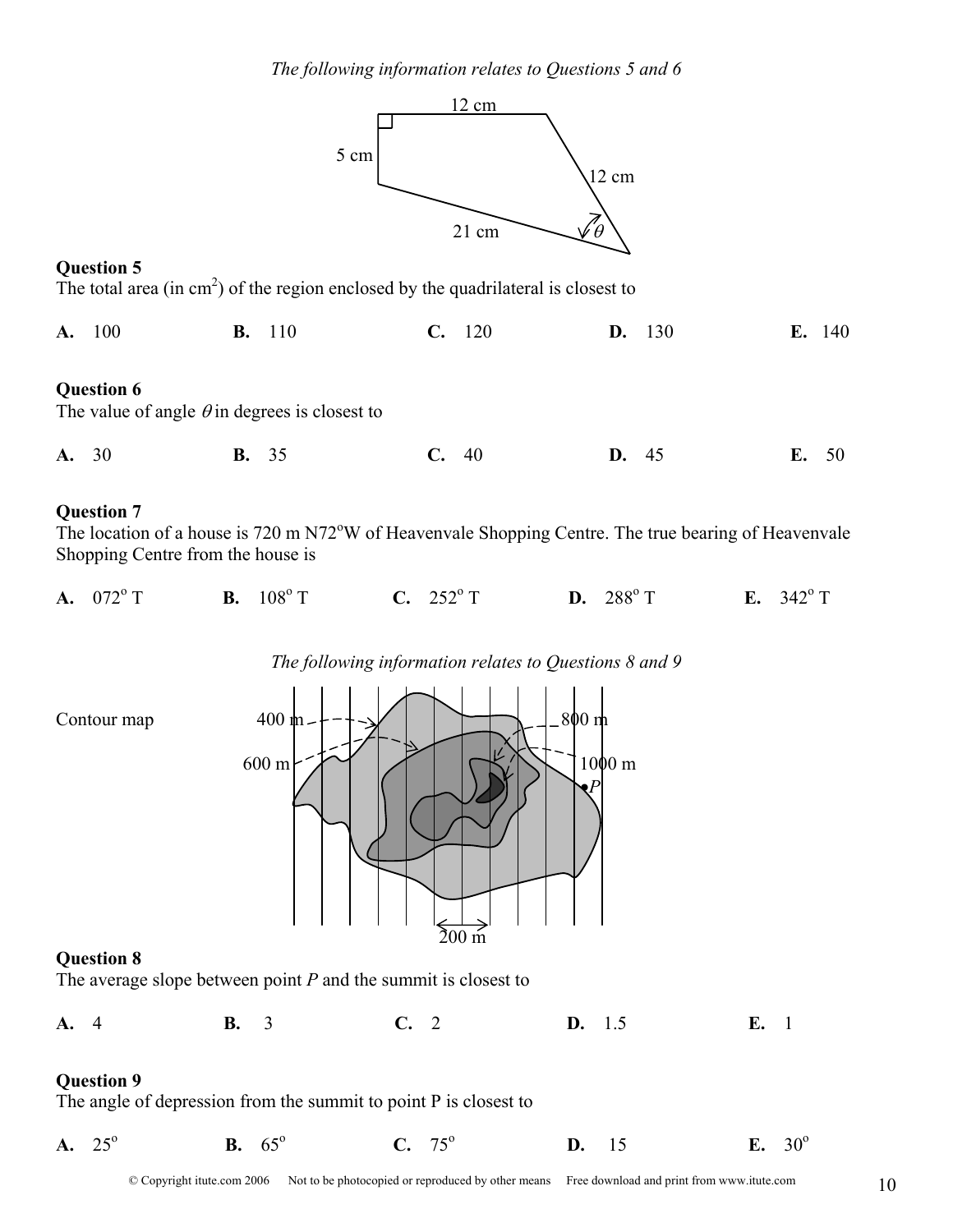# **Module 6: Matrices**

### **Question 1**

 $\overline{\phantom{a}}$  $\overline{\phantom{a}}$  $\overline{\phantom{a}}$  $\overline{\phantom{a}}$ 」  $\overline{\phantom{a}}$  $\mathbf{r}$ L L L L −  $-1$  –  $-3 -$ −  $4 \t2 \t0 \t5 \t-7$  $4 \quad 3 \quad -1 \quad -2 \quad 3$  $3 -2 5 0 0$  $2 -1 0 3 1$ is

- **A.** a singular matrix
- **B.** not a transition matrix
- **C.** a  $5 \times 4$  matrix
- **D.** an inverse matrix
- **E.** a diagonal matrix

#### **Question 2**

 $\overline{\phantom{a}}$  $\overline{\phantom{a}}$  $\overline{\phantom{a}}$  $\rfloor$  $\overline{\phantom{a}}$  $\mathbf{r}$ L L L L −  $\overline{\phantom{a}}$  $\overline{\phantom{a}}$  $\overline{\phantom{a}}$  $\rfloor$  $\overline{\phantom{a}}$  $\mathsf{L}$  $\overline{a}$  $\overline{a}$ L  $\overline{a}$ 8 12 4 8 0 4 2 1 2 3 1 2 0 1  $2 \begin{pmatrix} 1 & 2 \end{pmatrix} - \frac{1}{2} \begin{pmatrix} 4 & 8 \end{pmatrix}$  equals **A.** 0  $\mathbf{B}$ .  $\begin{bmatrix} 0 \end{bmatrix}$ **C.** 2 0 0  $\begin{bmatrix} 0 & 0 & 0 \\ 0 & 0 & 0 \\ 0 & 0 & 0 \end{bmatrix}$  $\overline{\phantom{a}}$  $\begin{vmatrix} -1 & 1 \\ 0 & 2 \end{vmatrix}$ L −  $\overline{\phantom{a}}$  $\overline{\phantom{a}}$  $\overline{\phantom{a}}$  $\rfloor$  $\overline{\phantom{a}}$  $\mathsf{L}$  $\overline{a}$  $\overline{ }$ L  $\overline{a}$ 0 2 1 1 0 0 0 0 0 0 2 **D.**  $\begin{bmatrix} 0 & 0 & 0 \\ 0 & 0 & 0 \end{bmatrix}$ J  $\begin{vmatrix} 0 & 0 & 0 \\ 0 & 0 & 0 \end{vmatrix}$ L L 0 0 0 0 0 0 **E.**  $\overline{\phantom{a}}$  $\overline{\phantom{a}}$  $\overline{\phantom{a}}$  $\overline{\phantom{a}}$  $\overline{\phantom{a}}$  $\mathbf{r}$ L L L  $-6$  –  $-3 -$ −  $6 - 9$  $3 - 6$  $0 - 3$ 2 3

#### **Question 3**

If  $A \begin{pmatrix} e & f & g & h \end{pmatrix} = \begin{pmatrix} 1 & h & h & h & h \\ g & h & g & h \end{pmatrix}$  $\rfloor$  $\begin{vmatrix} m & n & o & p \\ a & r & s & t \end{vmatrix}$ L  $=$  $\overline{\phantom{a}}$  $\overline{\phantom{a}}$  $\overline{\phantom{a}}$  $\rfloor$  $\overline{\phantom{a}}$  $\mathsf{L}$  $\mathsf{L}$  $\mathsf{L}$ L  $\mathsf{L}$ *q r s t m n o p i j k l e f g h a b c d*  $A \begin{bmatrix} e & f & g & h \end{bmatrix} = \begin{bmatrix} 1 & h & h & h \\ 1 & h & h & h \end{bmatrix}$ , then the order of matrix A is **A.** 4× 4 **B.** 3×2 **C.** 2×3 **D.** 2× 4 **E.** 4× 2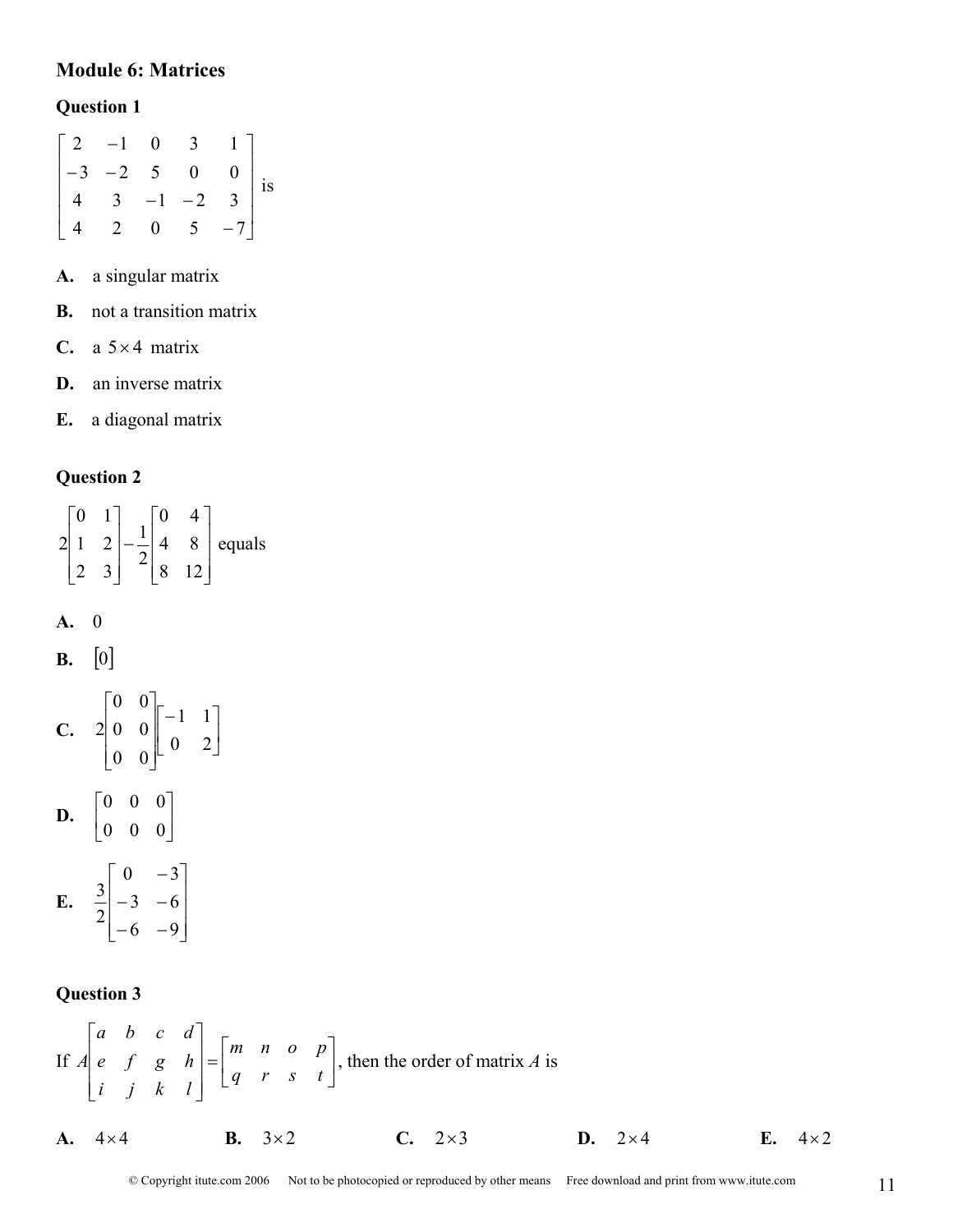If 
$$
\begin{bmatrix} a & b \\ c & d \end{bmatrix} \begin{bmatrix} 1 & 1 \\ 1 & 0 \end{bmatrix} = \begin{bmatrix} 0 & 1 \\ 1 & 1 \end{bmatrix}
$$
, then  
\n**A.**  $a = 1$ ,  $b = -1$ ,  $c = 1$  and  $d = 0$   
\n**B.**  $a = -1$ ,  $b = 1$ ,  $c = 0$  and  $d = 1$   
\n**C.**  $a = 1$ ,  $b = 0$ ,  $c = 1$  and  $d = -1$   
\n**D.**  $a = 0$ ,  $b = 1$ ,  $c = -1$  and  $d = 1$   
\n**E.**  $a = 1$ ,  $b = -1$ ,  $c = 1$  and  $d = -1$ 

#### **Question 5**

The inverse of  $\begin{vmatrix} 1 & 1 \\ 1 & -2 \end{vmatrix}$  $\rfloor$  $\begin{vmatrix} 1 & -1 \\ 1 & 2 \end{vmatrix}$ L L − −  $1 - 2$  $1 -1$ is

 $\bf{A.} \begin{vmatrix} 2 & 1 \\ 1 & 1 \end{vmatrix}$  $\rfloor$  $\begin{vmatrix} -2 & 1 \\ 1 & 1 \end{vmatrix}$ L L − −  $\begin{bmatrix} 2 & 1 \\ 1 & 1 \end{bmatrix}$  **B.**  $\begin{bmatrix} 2 & -1 \\ 1 & -1 \end{bmatrix}$  $\rfloor$  $\begin{vmatrix} 2 & -1 \\ 1 & 1 \end{vmatrix}$ L  $\overline{a}$ − −  $\begin{bmatrix} 2 & -1 \\ 1 & -1 \end{bmatrix}$  **C.**  $\begin{bmatrix} 1 & -1 \\ 1 & -2 \end{bmatrix}$  $\overline{\phantom{a}}$  $\begin{vmatrix} 1 & -1 \\ 1 & 2 \end{vmatrix}$ L L − −  $\begin{bmatrix} 1 & -1 \\ 1 & -2 \end{bmatrix}$  **D.**  $\begin{bmatrix} -1 & -1 \\ 1 & 2 \end{bmatrix}$ 」  $\begin{vmatrix} -1 & -1 \\ 1 & 2 \end{vmatrix}$ L  $\begin{bmatrix} -1 & - \end{bmatrix}$  $\begin{bmatrix} -1 & -1 \\ 1 & 2 \end{bmatrix}$  **E.**  $\begin{bmatrix} \frac{1}{3} & \frac{1}{3} \\ -\frac{1}{3} & -\frac{2}{3} \end{bmatrix}$  $\rfloor$  $\begin{array}{ccc} \frac{1}{3} & \frac{1}{3} \\ 1 & 2 \end{array}$ L L  $-\frac{1}{3}$   $-\frac{2}{3}$  $\frac{1}{3}$   $\frac{1}{3}$ 

#### **Question 6**

Given  $\begin{vmatrix} 1 & 2 \ 3 & 4 \end{vmatrix}$   $\begin{vmatrix} P & q \ r & s \end{vmatrix} = \begin{vmatrix} 1 & 0 \ 0 & 1 \end{vmatrix}$ J  $\begin{vmatrix} 1 & 0 \\ 0 & 1 \end{vmatrix}$ L  $\left| = \right|$ J  $\left| \begin{array}{cc} p & q \\ r & s \end{array} \right|$ L  $\mathsf{L}$  $\overline{\phantom{a}}$ J  $\begin{vmatrix} 1 & -2 \\ 2 & 4 \end{vmatrix}$ L  $\mathbf{r}$ − − 0 1 1 0 3 4  $1 - 2$ *r s*  $p \quad q$  =  $\begin{bmatrix} 1 & 0 \\ 0 & 1 \end{bmatrix}$  where p, q, r and s are real numbers, the solution of the matrix equation  $\overline{\phantom{a}}$  $\rfloor$  $\left| \frac{-\frac{1}{2}}{1} \right|$ L |− <del>|</del><br>|- $\rfloor$  $\left| \begin{array}{c} x \\ y \end{array} \right|$ L L  $\overline{\phantom{a}}$  $\rfloor$  $\left| \begin{array}{cc} p & q \\ r & s \end{array} \right|$ L L  $\frac{1}{4}$  $\frac{1}{2}$ *y x r s*  $p \mid q \mid x \mid = \left| -\frac{1}{2} \right|$  is  $\mathbf{A.} \parallel \cdot \cdot \cdot \parallel$ J  $\overline{\phantom{a}}$  $\mathbf{r}$ L L 1<br>  $\frac{5}{2}$  **B.**  $\begin{bmatrix} -\frac{1}{2} & -\frac{1}{2} \\ \frac{3}{2} & 1 \end{bmatrix}$  $\rfloor$  $\begin{vmatrix} -\frac{1}{2} & -\frac{1}{2} \\ 3 & 1 \end{vmatrix}$ L  $-\frac{1}{2}$  –  $\frac{3}{2}$  1  $\frac{1}{2} - \frac{1}{2}$  $\begin{array}{c|c} \hline \textbf{C.} & \frac{1}{5} \end{array}$ J  $\left| \begin{array}{c} -1 \\ 5 \end{array} \right|$ L −  $\begin{bmatrix} -1 \\ \frac{5}{2} \end{bmatrix}$  **D.**  $\begin{bmatrix} \frac{1}{2} & \frac{1}{2} \\ \frac{3}{2} & 1 \end{bmatrix}$  $\rfloor$  $\begin{array}{|c|c|}\n\hline\n\frac{1}{2} & \frac{1}{2} \\
3 & 1\n\end{array}$ L L  $\frac{3}{2}$  1  $\frac{1}{2}$   $\frac{1}{2}$ **E.**  $\begin{bmatrix} 2 & 2 \\ 3 & 1 \end{bmatrix}$  $\rfloor$  $\begin{array}{|c|c|} \hline \frac{1}{2} & \frac{1}{2} \\ 3 & 1 \end{array}$ L L  $-\frac{3}{2}$  -1  $\frac{1}{2}$   $\frac{1}{2}$ 

#### *The following information relates to Questions 7 and 8*

Sign **S** and sign **T** have a large number of light globes. On a given night only 95% of the light globes are working when sign **S** is turned on, and only 30% of the non-working light globes are replaced by new working light globes. Only 50% of the globes are working when sign **T** is turned on, and only 50% of the non-working light globes are replaced by new working light globes.

#### **Question 7**

The transition matrix for sign **S** that can be used to determine the number of working light globes after replacing 30% of the non-working ones on any subsequent night is

**A.** 
$$
\begin{bmatrix} 0.05 & 0.70 \\ 0.95 & 0.30 \end{bmatrix}
$$
 **B.**  $\begin{bmatrix} 0.05 & 0.30 \\ 0.95 & 0.70 \end{bmatrix}$  **C.**  $\begin{bmatrix} 0.95 & 0.05 \\ 0.30 & 0.70 \end{bmatrix}$  **D.**  $\begin{bmatrix} 0.95 & 0.30 \\ 0.05 & 0.70 \end{bmatrix}$  **E.**  $\begin{bmatrix} 0.05 & 0.95 \\ 0.70 & 0.30 \end{bmatrix}$